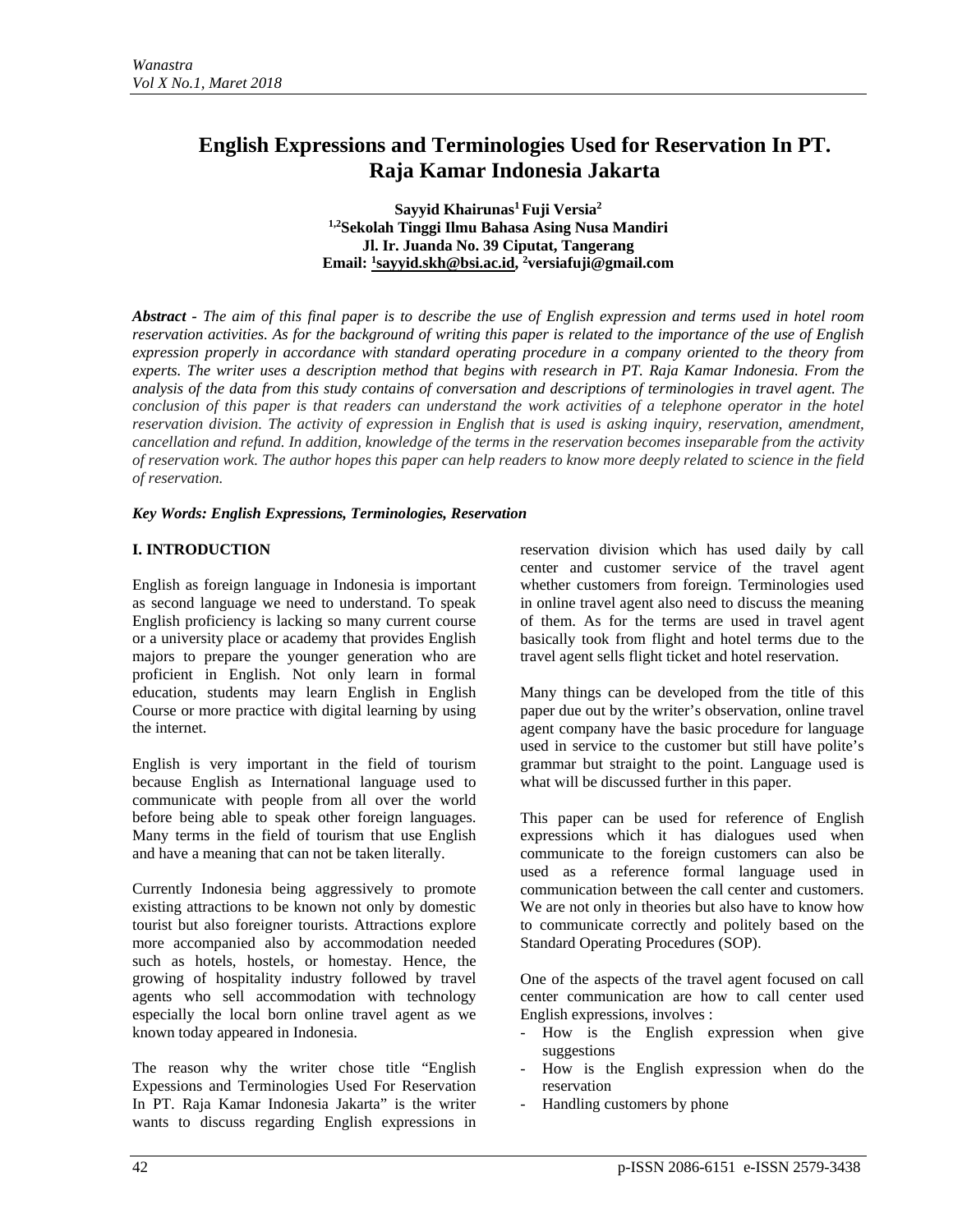- Handling customers when make cancellation and amendment

According to Background and reasons above, the writer sums up Some issues during research at PT. Raja Kamar Indonesia. The issues formulated in the following questions:

- 1. What English expressions are used in a hotel room reservation?
- 2. What are the activities in reservation?
- 3. What kind of terminologies used in reservation?

Currently Indonesia is very vigorous in promoting the tourism industry. Travel agents are one of the links of an integral part of the tourism industry itself. Through travel agents, potential travelers can get complete information about tourist destination information. The existence of travel agents can not only be found in travel offices, but currently many travel agents also provide online system experience which connected between travel agents and prospective travelers by using internet connection.

According to Boyd (1989:176) Travel agent makes travel arrangements and provides services directly to the public. They work with business (also referred as commercial), groups and individual pleasure traveler. Mostly, in one travel agent, customer service or Call Center is also available to handle all problems

regarding certain issues.

Rangkuti (2013:3) stated: *"Layanan call center adalah salah satu produk jasa layanan yang menjadi sisi terluar perusahaan. Karena layanan call center berinteraksi langsung dengan pelanggan sehingga baik atau buruknya suatu perusahaan dapat dinilai langsung oleh pengguna dari layanan call center. Sehingga banyak perusahaan berupaya untuk terus memperbaiki layanan call center mereka supaya dapat memenuhi kepuasan pengguna."*

(Call center service is one of the service products that become the company's outermost. Because call center services interact directly with customers so that the good or bad of a company can be judged directly by the user of the call center service. So many companies are working to keep improving their call center services to meet user satisfaction).

Call center is a front line of a company which interact directly with customers. Call center is also an important division of a company due their responsibilities to handle any kind of suggestion, complain or after sales service comment which is intended for the company.

There are some expressions used which is quoted from Baehaqi (2011:9). Those will be divided into 5 parts. According to Oxford dictionary (2012:156) expressions is the things that people say, write or to show the feelings, opinions or ideas.

# A. Greeting

Baehaqi (2011:9) conveyed: Greeting *adalah salam atau tegur sapa yang digunakan untuk memulai sebuah percakapan. Greeting juga digunakan apabila kita menanyakan kabar seseorang atau sekedar basabasi untuk memulai percakapan. Sementara Partings adalah salam perpisahan yang digunakan untuk mengakhiri percakapan.* (Greeting is used to start a conversation. Greeting is also used when we ask someone for news or just plain talk to start a conversation. While Partings is a farewell greeting used to end a conversation.)

Baehaqi also added, in expression for greeting commonly used is "Good morning", "Good afternoon", "Good evening". Also to ask about a person such as "How are you?", "How are you doing?", "How you doing?", "What's happening?", "What's new?"

# B. Parting

"In the expression for the parting, it could use a phrase commonly known as "preclosing" that will signal the end of a dialogue such as "I've really got to go now", "Got to go now", "I'm sorry, I must be going now", "I must be on my way". As for the "Closing" is used to end of the conversation such as "Talk to you later", "Until the next time", "See you later", "Good bye/bye", "Catch you later".

# C. Introduction

Expression that can be used with the name as follows: "I'm John", "Hello, I'm Jonathan Jenson", "Hello, my name is Lucky Andrian", "I don't think we've met. I'm young Kim", "Hi, I'm Mike. What's your name?". Expression that can be use after introducing himself is "It is a pleasure to meet you", "Glad to meet you", "Pleased to meet you", "Nice to meet you". Introduction is basic in English expression which it open the conversation.

#### D. Request and Suggestion

In case of expression of request, there are some patterns that can be used, please + verb (more polite) such as "Please help me", "Can you help me?", "Would you help me?", "Would you please help me?". As for the expression used to ask others to repeat his words is "Excuse me?", "Could you repeat that?", "What did you say?", "Could you say that again?", "I'm sorry. I didn't catch that".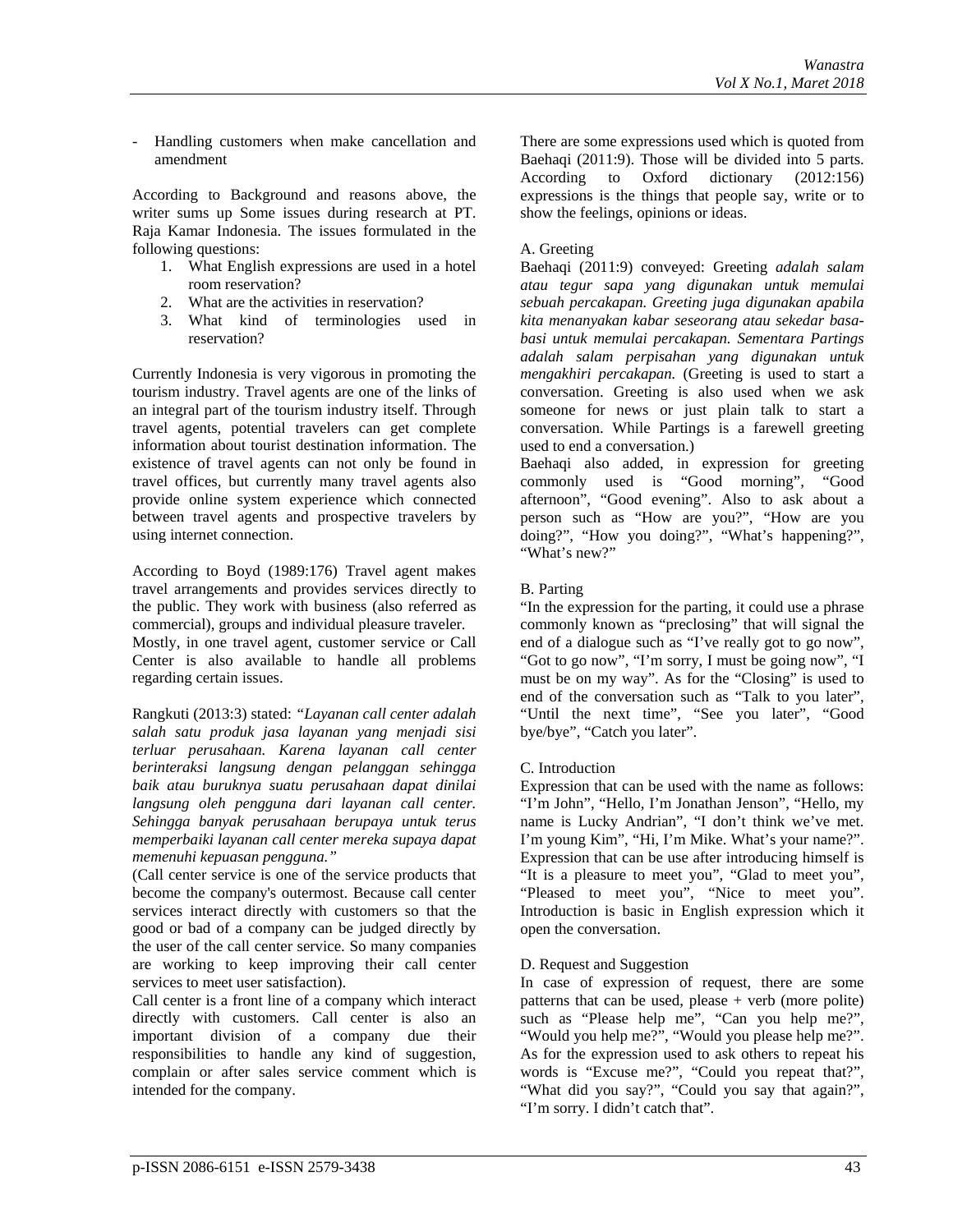According to the Merriam Webster dictionary suggestion is the process by which a physical or mental state is influenced by a thought or idea. The writer opinion according to theory above, suggestion is a psychic impulse about an idea. Asking suggestion means open with the idea source from others. The writer thinks that using polite and formal sentence when do the conversation while requesting and give suggestion in reservation is important due to call center staff as front line to build image of a company.

# E. Description

Expression to describe something can also be used like- would like- look like- be like such as, "What kind of food do you like?", "I like Chinese food", "I like some food with spicy taste", "What kind of food would you like to starter?", "I would like a shrimp avocado with thousand island".

From some of the theories above it can be concluded that English expression is things that people say, write or to do show their feelings, opinion or ideas which depends on the particular situation.

## F. Thanking

Phrase commonly used to expressed thanks for instances : "I'm very greatful for...", "I'm so greatful for...", "Thank you very much for...", "Thank you so much for...", "Thanks a lot for...", "Thank you for...", "Thanks!". According to Habeyb (2012:12) "Thanks the noun have a meaning and contains a more intimate than thank you".

Main activity in travel agent is reservation. Reservation is a main activity in RajaKamar. This reservation is done by calling the customer servce or call center by phone.

Suwithi (2008:101) said that *"Reservasi adalah suatu proses permintaan pemesanan kamar dan fasilitas lain yang diinginkan oleh calon tamu untuk periode tertentu. Seluruh permintaan pemesanan kamar ini akan ditangani oleh petugas reservasi dengan mempertimbangkan keberadaan kamar pada saat itu.* (Reservation is a process of requesting room reservations and other facilities desired by a prospective guest for a certain period. All requests for this room reservation will be handled by the staff taking into account the existence of the rooms at the time).

The writer thinks that reservation is a request from customer to the hotel to occupy any room or any facilities in the hotel. The process has certain date check in and check out. Hotel reservation mostly happens before due date of check in or in some cases customer may do the reservation in same day check in depend on their needs.

Some terminologies are used in reservation process at Rajakamar. According to Merriem-Webster dictionary, terminology is the technical or special terms used in a business, art, science, or special subject. The writer thinks that terminology used in specification subject to make it easier to understand. In other words, terminologies in travel agent are special words used in certain travel agent business. The words are commonly used in travel agent business to express a state with a compact language.

## **II. RESEARCH METHODOLOGY**

The writer has done research in PT. Raja Kamar Indonesia to get more data and knowledge to compile this journal. The data are taken in Reservation division whose duty is handling customers who need assistance to reserve hotel and flight. The writer used descriptive qualitative method in composing this research in order to get systematic, factual, and accurate regarding the object of the reasearch. In the first stage, the writer collected data and materials required first, and on the next stage the writer cultivated and discussed up to the conclusion that ultimately can make a report to attach all activities done during research at Rajakamar.

Data collection is done in order to get information as well analyze the data so that the data can give an idea of object being researched. Primary data source is data or any information gained and obtained by the author directly from the first sources of the individual or a group of parts of the object research, such as interviews and direct observation on the object of the research. As for the interview implemented at Reservation division, covering frequent problems faced by Rajakamar especially in handling order and reservation of hotel and flight. The observations carried out in Rajakamar regarding problems that are often encountered by the company mainly about the reservations.

# **III. RESULT AND DISCUSSION**

#### **3.1. The Structure of English Expressions Used in Dialogue**

Structure of English expression is important to get know good grammar in dialogue between call center / customer service with customer. More about English expression for reservation handle by customer service, and English expression of customer complaint dialogue.

English expression used in reservation is important to get to know by call center staff due to their job handling the customer. The selection of proper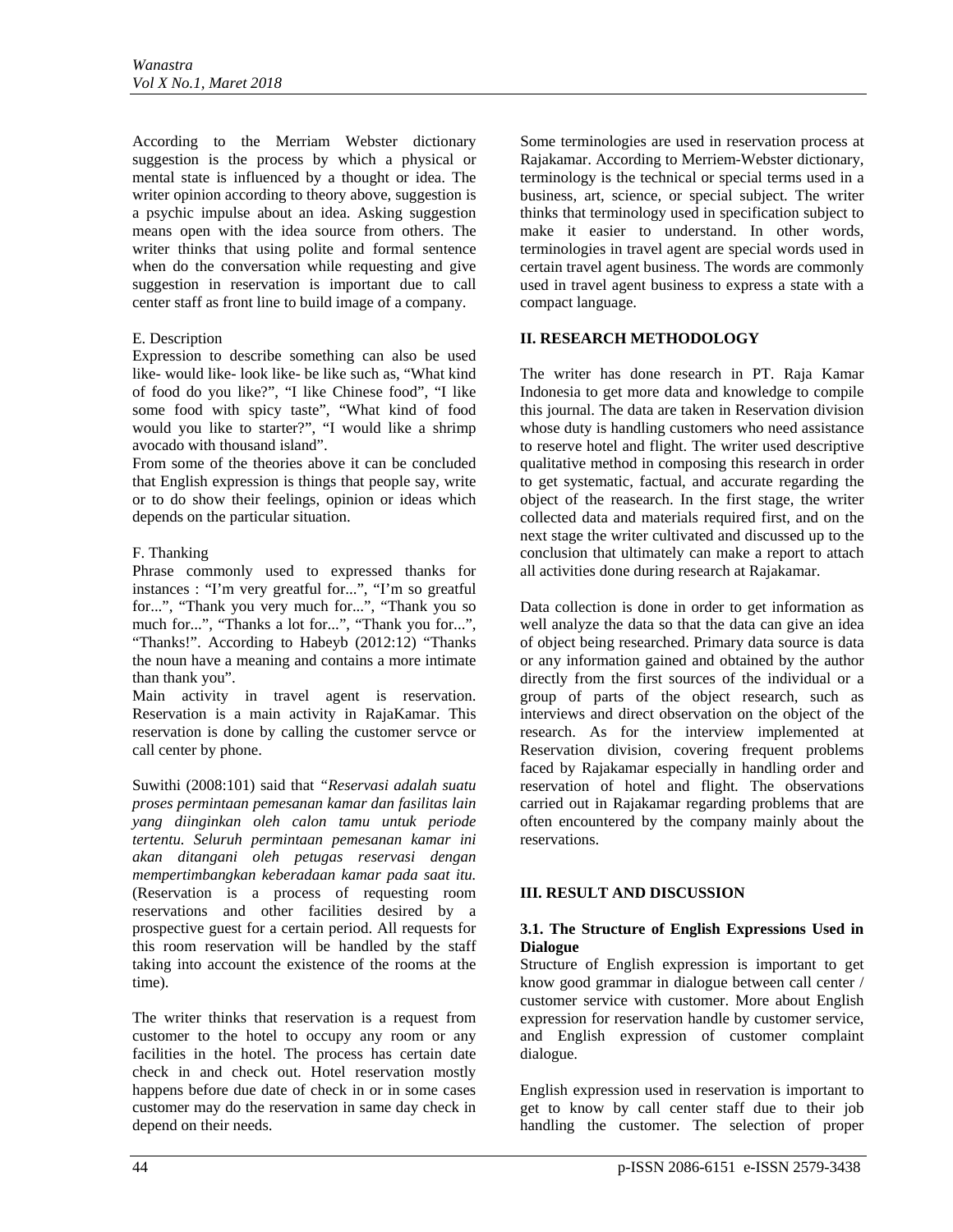grammar is also a concern and SOP in call center division. In this section, will be discussed of English expression on some parts of customer handling commonly used when serving by phone as follows :

## **3.2. Asking Inquiry**

Call center as a corporate image served as a liaison between the company and customer. It is important for the call center to give a good impression. Greetings is the first thing spoken by the call center. Greetings should be well done and polite in accordance with SOP. Here is an example of a "asking inquiry" conversation between Devi (Call Center) and Agnes (Customer).

Call Center : "RajaKamar, Devi speaking how may I help you?"

Customer : "Hi, I'd like to ask hotel near Kuta Beach area. Could you give me some suggestions?"<br>Call Center : "Yes. sure. What is your nar : " Yes, sure. What is your name, mam?"

Customer : "My name is Agnes."

Call Center : "Well, Mrs Agnes, there are Maria Hotel, Harris Hotel Kuta Beach, Best Western Kuta Beach, Discovery Kartika Plaza surronding Kuta Beach area. Which one do you prefer mam and when will you be stay at the hotel?"

Customer : "How much for the lowest rate in each hotels?"

Call Center : "May I know when will you check in and for how many night?"

Customer : "I will stay in 8th May for 3 nights."

Call Center : "Well, for Maria Hotel is IDR 250,000, Harris Hotel Kuta Beach IDR 650,000, Best Western Kuta Beach IDR 700,000, and Discovery Kartika Plaza IDR 1,200,000 per room per night including breakfast for 2 persons. Which one do you prefer mam?"

Customer : "Well, I will discuss with my family first then I'll call you later."

Call Center : "Okay mam, please do not hesitate to contact us in this line. Thank you for calling Rajakamar and have a nice day."

In conversation above, the writer found lack of greeting delivered by call center staff. This is not in accordance with the instructions in previous theories. According to Baehaqi "In the expression for the greeting commonly used is "Good morning", "Good afternoon", "Good evening". Also to ask about a person such as "How are you?", "How are you doing?", "How you doing?", "What's happening?", "What's new?".

**(Incorrect)**

Call Center : "RajaKamar, Devi speaking how may I help you?"

Customer : "Hi, I'd like to ask hotel near Kuta Beach area. Could you give me some suggestions?" **(Correct)**

Call Center : "Good morning, RajaKamar, Devi speaking how may I help you?"

Customer : "Good morning, I'd like to ask hotel near Kuta Beach area. Could you give me some suggestions?"

## **3.3. Reservation**

The main part of call center and customer activities is reservation. Usually, after giving suggestion, customer will consider to make reservation. In this case, it is important for the call center staff to give a good impression to the customer in this case is the language used must be polite in English. Here is an example of a "reservation" conversation between Devi (Call Center) and Agnes (Customer).

Call Center : "Good morning RajaKamar, Devi speaking how may I help you?"

Customer : "Good morning. I want to reserve 1 room for 27 December 2017, 1 night."

| Call Center<br>$mam$ ?"          | : "Yes, sure, May I know your name                                              |
|----------------------------------|---------------------------------------------------------------------------------|
| Customer                         | : "My name is Agnes."                                                           |
| Call Center                      | : "Well Miss Agnes, you will be stay<br>at the hotel or you reserve for other?" |
| Customer                         | : "I will book for my family."                                                  |
| Call Center<br>want to reserve?" | : "Miss Agnes, what hotel do you                                                |

Customer : "Hard Rock Hotel Bali, please."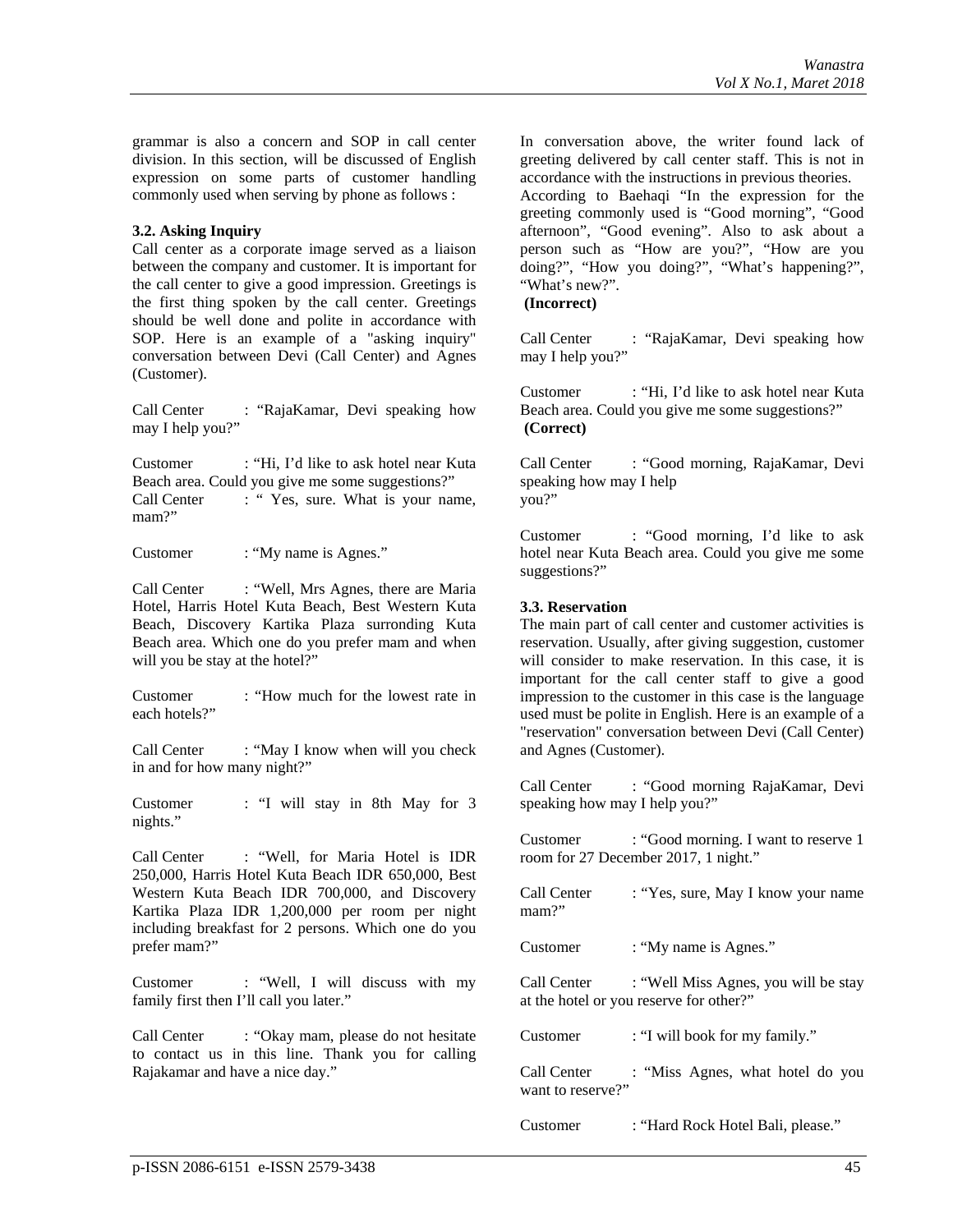Call Center : "Hard Rock Hotel Bali for Deluxe room is IDR 1,500,000 per room per night inclusive breakfast for two persons."

Customer : " Okay please reserve it."

Call Center : "May I know your phone number and do you have any special request, Miss?"

Customer : "My phone number is 0838 7284 5066 and I want double room."

Call Center : "What is your email address, Miss Agnes?"

Customer : "My email address is agnes@gmail.com."

Call Center : "Do you have any special request, mam?"

Customer : "Yes, I want connecting room."

Call Center : "I will repeat the reservation. You reserved Hard Rock Hotel Bali from 27-28 December 2017 2 Deluxe room connecting room inclusive breakfast with customer's name is Miss Agnes, your phone number is 0838 7284 5066 your request is double room, and your email address is agnes@gmail.com. Is it correct Miss?"

Customer : "Yes."

Call Center : "Well Miss Agnes, your reservation is confirmed, I will send you an sms detail of your reservation and our bank account to transfer, Please do the bank transfer not more than 1 hour or your reservation will be release."

Customer : "Thank you."

Call Center : "Okay mam, please do not hesitate" to contact us in this line. Thank you for calling Rajakamar, have a nice day."

In conversation above, found a structure suitable based on the theory in the previous chapter. Here is the explanation regarding theory of description in English expression.

According to Baehaqi expression to describe something an also be used like- would like- look likebe like such as, "What kind of food do you like?", "I like Chinese food", "I like some food with spicy taste", "What kind of food would you like to starter?", "I would like a shrimp avocado with thousand island"

## **(Incorrect)**

Call Center: "Miss Agnes, what hotel do you want to reserve?"

Customer: "Hard Rock Hotel Bali."

## **(Correct)**

Call Center: "Miss Agnes, what kind of hotel do you want to reserve?" Customer : "Hard Rock Hotel Bali, please."

#### **3.4. Amendment**

Amendment occurs when the customer has made a reservation and paid the booked room before but want to make changes to hotel orders, check in / out date, and number of rooms. Here is an example of "amendment" conversation between Devi (Call Center) and Agnes (Customer).

Call Center : "Good Morning RajaKamar, Devi speaking how may I help you?"

Customer : "I'd like to do amendment, change date my reservation before."

Call Center : "Sure, for when ?"

Customer : "I would like to stay from 2 to 6 instead of 3 to 7 of December 2017."

Call Center : "May I know your name, mam?"

Customer : "My name is Agnes."

Call Center : "Well Miss Agnes, may I know the reservation number?"

Customer : "Yes, RKB 130055."

Call Center : "Well, RKB 130055 with guest name Agnes Monica for Hard Rock Hotel Bali, 1 Deluxe Room want to change check in date from 2 to 6 instead of 3 to 7 of December 2017. Is it correct, mam?"

Customer : "Yes, correct."

Call Center : "Wait a minute mam, I'd like to check the availability first... (checking the room). Thank you for patient mam, 1 Deluxe room is available on 2 until 6 December 2017. May I process it now?"

Customer : "Yes, sure." Call Center : "Well Miss Agnes, the amendment is confirmed and the voucher will be sent to your email. Anything else, mam?"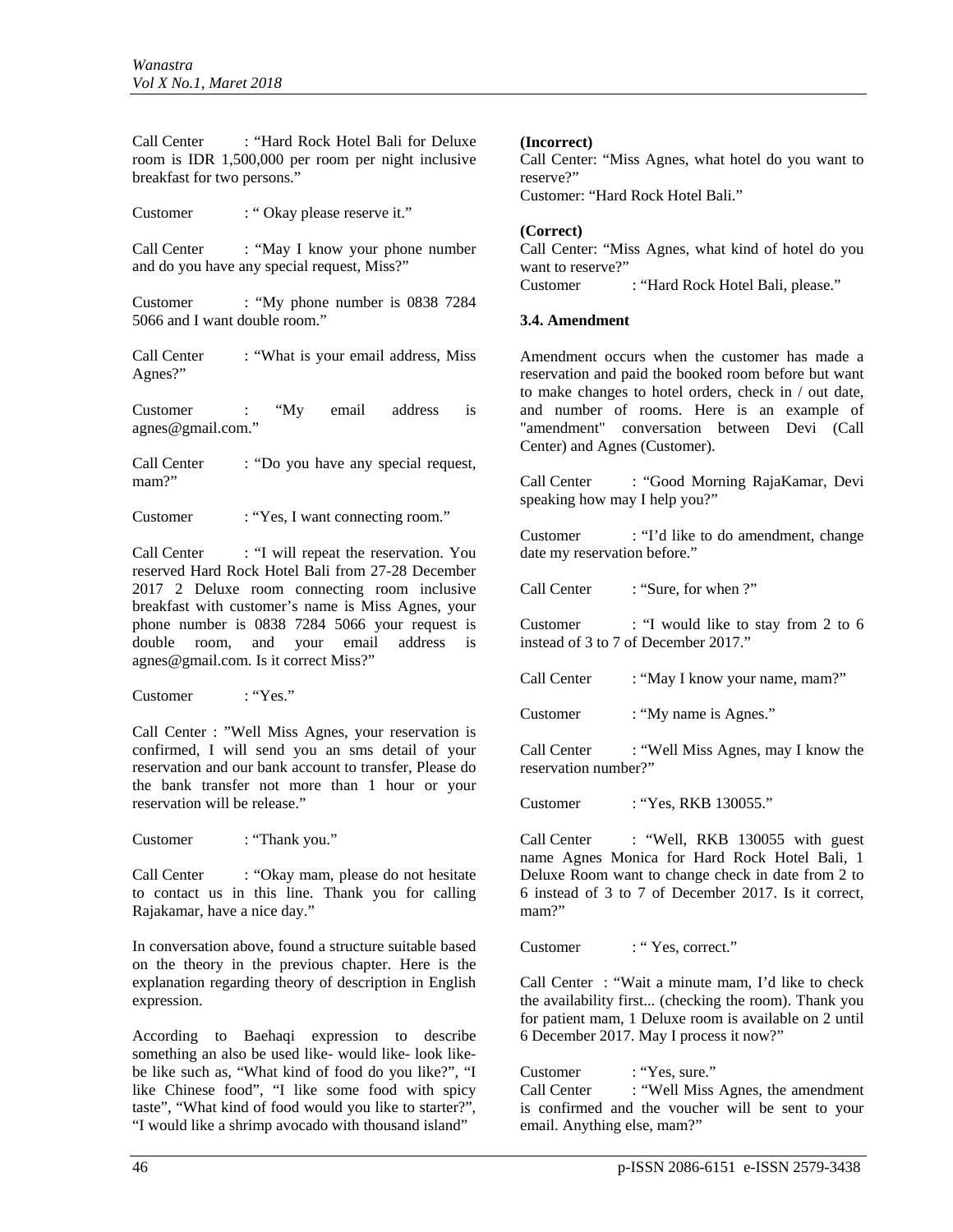Customer : "Perfect, thank you for your help." Call Center : "Okay mam, please do not hesitate to contact us in this line. Thank you for calling Rajakamar, have a nice day."

In conversation above, the writer found unsuitable part with the theory in previous chapter. The detail will explain as below:

According to Baehaqi expression that can be used to express suggestions or offer something is "I think you should...", "I don't think you should", "Why don't you...", "Here. Have a coke", "How about a glass of wine?". "Would you like some more coke?".

#### **(Incorrect)**

Customer: "I'd like to change date my reservation before."

Call Center: "Sure, for when?"

## **(Correct)**

Customer: "I'd like to change date my reservation before."

Call Center: "Sure, when do you want to stay?"

#### **3.5. Cancellation and Refund**

Cancellation commonly happens in reservation. This is because of various things such as, customers in a state of urgency, sickness, the condition of the hotel is out of estimates such as riots, or anything else that resulted in customers can not come to the hotel on a date that has been reserved. The cancellation rate is not usually about 2% of the total confirmed reservation. After cancellation, the customer's money automatically entered into the travel agent must be returned in accordance with the agreement between the guest and the travel agent. This is usually called refund. In this section we will discuss about the intermediate conversation "Cancel and Refund" between Devi (Call Center) and Agnes (Customer).

Call Center : "Good Morning RajaKamar, Devi speaking how may I help you?"

Customer : "I want to cancel my reservation because I have to do Something."

Call Center : "May I know your name, mam?"

Customer : "My name is Agnes."

Call Center : "Well Miss Agnes, may I know the reservation number?"

Call Center : "Well, RKB 130066 with guest name Agnes Monica for

Neo Hotel Bali, 1 Superior Room want to cancel check in date from 20 to 23 December 2017. Is it correct, mam?"

Customer : "Yes and can I have money back?"

Call Center : "Yes, mam we will do the refund for your reservation. May I have you Bank account to transfer it?"

Customer : "BCA Johar Baru branch Jakarta 22331332 under name Agnes Soraya."

Call Center : "Well, thank you for your information mam. Total refund amount is IDR 1,500,000 and it will be process and transfer to you account maksimum 14 working days. Do you need anything else, mam?"

Customer: "No, thanks anyway."

Call Center: "Alright."

In conversation above is almost based on the structure of English expression but there is a lackness in there. According to Baehaqi, phrase is commonly used to express thanks in a polite manner for instances: "I'm very greatful for...", "I'm so greatful for...", "Thank you very much for...", "Thank you so much for...", "Thanks a lot for...", "Thank you for...", "Thanks!".

According to Habeyb (2012:12) "Thanks is the noun which has a meaning and contains a more intimate than thank you."

#### **(Incorrect)**

Customer: "No, thanks anyway." Call Center: "Alright." **(Correct)**

Customer: "No, thanks anyway."

Call Center: "Thank you for calling Rajakamar, have a good day."

#### **3.6 Terminologies in Reservation and Caused**

Many terms used in travel agents, especially hotel divisions, some of them are difficult to understand their meaning. Therefore, in this chapter, the writer will discuss further about the meaning and caused of terminologies used for reservation in hotel division. The terminologies as basic knowledge of call center in travel agent hotel division.

1. Confirmed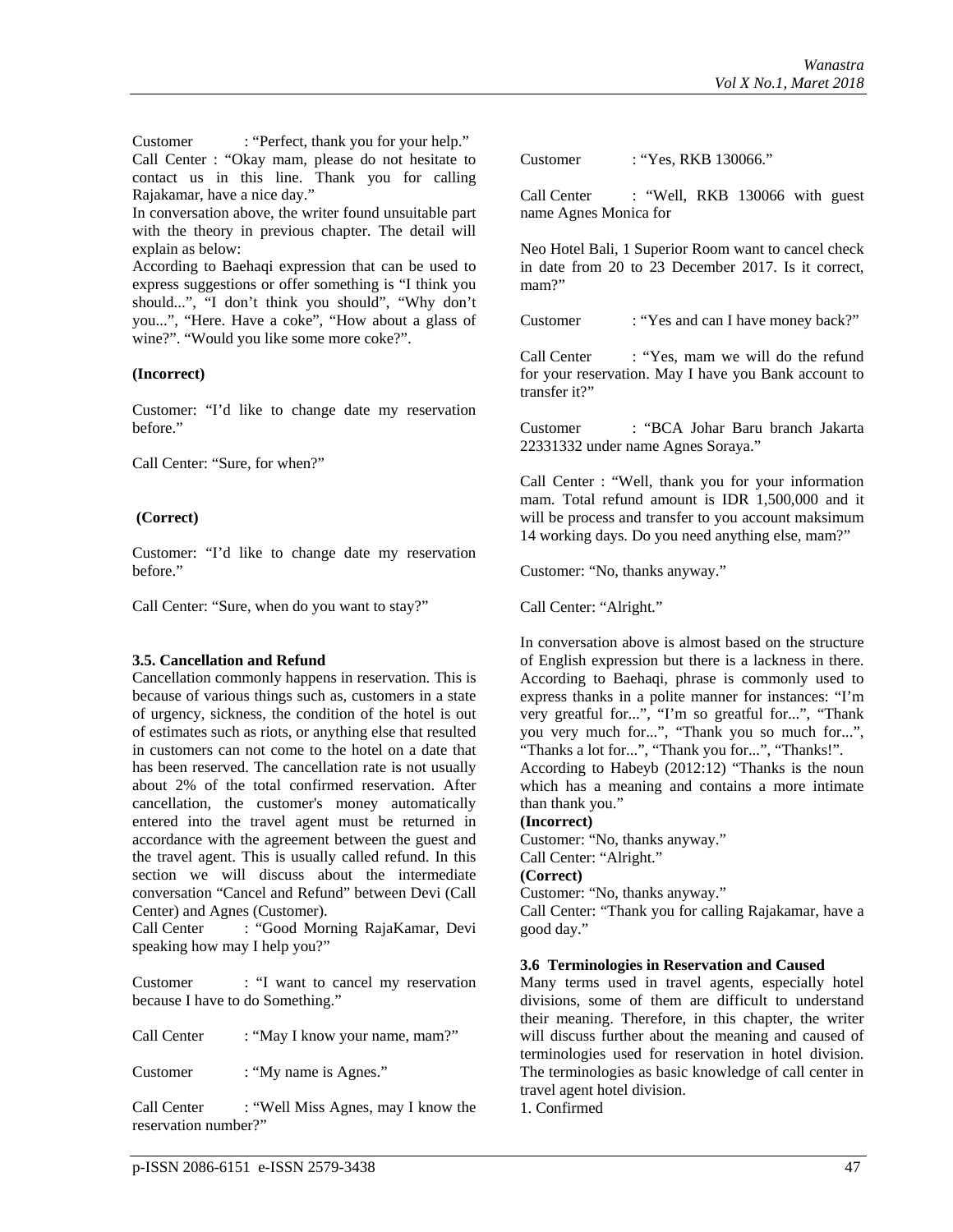Is a condition where the reservation has been approved by hotel and customer may check in based on their arrival date. When the reservation is confirmed, reservation staff may have a payment from the guest and staff give a hotel voucher used when guest check in.

2. Cancel

Is a condition where customer want to cancel the reservation due to one or other reasons customer can not check in at the hotel. Usually if the cancellation occurs several days near the arrival date or the arrival date is high/ peak season, then the hotel charged a cancellation fee.

3. Amendment

The condition occurs when customer want to change their reservation has been confirmed and paid. The amendment usually in arrival or departure date, length of stay, and room type (upgrade or downgrade). Travel agent usually has their regulation to charged the customer amendment fee (around IDR 50,000/ invoice).

4. Refund

Occurs due to the customer who canceled the reservation but has paid the fee, then the money paid will be refunded.

5. Connecting Room

Is a condition where is 2 rooms located side by side has connecting door. It usually consists of 1 double bed and 1 twin bed and suitable for family with two children for their convenience. Hotel has not many connecting room and only a few in each floor.

6. Special Request

A request from customer to hotel where he/she would like to stay out of standard facility in hotel such as connecting room (if reserve 2 rooms), pool view, near the lift, non smooking room, high floor and so on.

7. High Season

A period when the center of recreation, tourism and leisure experienced an increase in the number of visitors. This is due to long holidays for workers and students. High season usually takes place on Lebaran, Christmas, New Year, school holidays and long weekend. Characterized by an increase in ticket prices for tours and accommodation.

8. Low Season

A period when decrease in visits to the recreation center. Low season usually occurs in Ramadan, rainy season (October to April), and weekday (Monday to Thursday). Low season is also marked by the decrease in tour ticket prices and accommodation rate. In this period, the hotel occupancy rate was also low. Usually the hotel can provide free room type upgrade or check in earlier.

9. Surcharge

Is an additional cost paid by the customer. Surcharge is usually charged in high season period where is high demand and limited supply.

10. Extend Night

It is an additional night or extend request by customer. 11. Black Out Date

The date which close out for reservation. Usually due to the arrival of the hotel entourage of the lodge so that the room inventory is depleted or exhausted.

12. Adjoining Room

Different from connecting room, adjoining room is 2 rooms located side by side but there is no connecting door inside the room. Adjoining room usually request by a group booking.

13. Extra Bed

Additional bed that used if guest is over capacity in a room.

14. R.O.H (Run of House)

Is free room type which guest will know the room type when they have arrived at the hotel. In other meaning, Run of House is room type that available upon guest check in.

15. Fully Booked

Is the condition where is the room is full at the hotel and reservation can not be made. It happens due to high demand in high season period.

16. Allotment

Is amount of room allocate in a hotel. Beside of room rate, room allotment is important in reservation process.

17. Twin Bed

Room with 2 single beds and size is 120 x 120 cm each.

18. Double Bed

Room with one bed and size is 180 x 200 cm or 200 x 200 cm.

# **IV**. **CONCLUSION**

English expression used in hotel reservations has been discussed previously, those consist of; greeting, parting, introduction, request and suggestion, description and thanking. Polite language is also important to use because it is official in serving customers. As call center staff, they have to know every steps of English expressions due to their responsibilities as front liner in a company.

English expressions used for activities in PT. Raja Kamar Indonesia divided into several situations; asking inquiry, reservation (when customer wants to book), amendment arrival or departure date, cancellation and refund. All situations are done by reservation staff in a daily basis. Differences in situations encountered, then different handling and use of English expression. Therefore, in this final paper, the writer describe the full range of dialogues